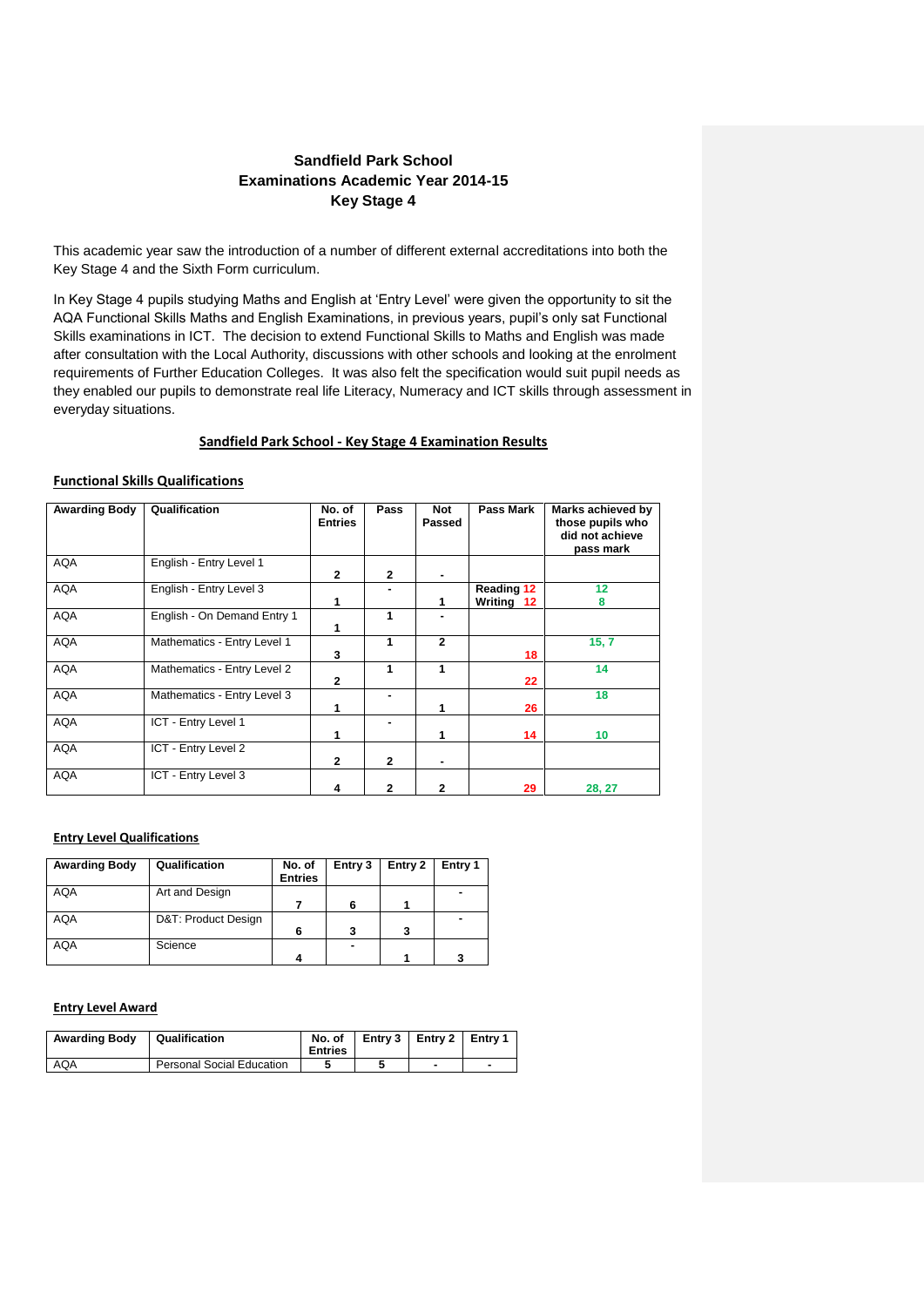### **BTEC Qualifications**

| <b>Awarding Body</b> | Qualification                             | No. of<br><b>Entries</b> | Pass | Not<br>Passed |
|----------------------|-------------------------------------------|--------------------------|------|---------------|
| Pearson              | Workskills - Entry Level 3 Award          |                          |      |               |
|                      |                                           |                          |      |               |
| Pearson              | Road Safety and Attitudes - Level 1 Award |                          |      |               |
|                      |                                           |                          |      |               |
| Pearson              | Home Cooking Skills - Level 1             |                          |      |               |
|                      |                                           |                          |      |               |

**Comment [LG1]:** 

## **Towards Independence Qualifications**

| <b>Awarding Body</b> | Qualification                | No. of<br><b>Entries</b> | Pass | <b>Not</b><br>passed |
|----------------------|------------------------------|--------------------------|------|----------------------|
| <b>ASDAN</b>         | Meal Preparation and Cooking |                          |      |                      |